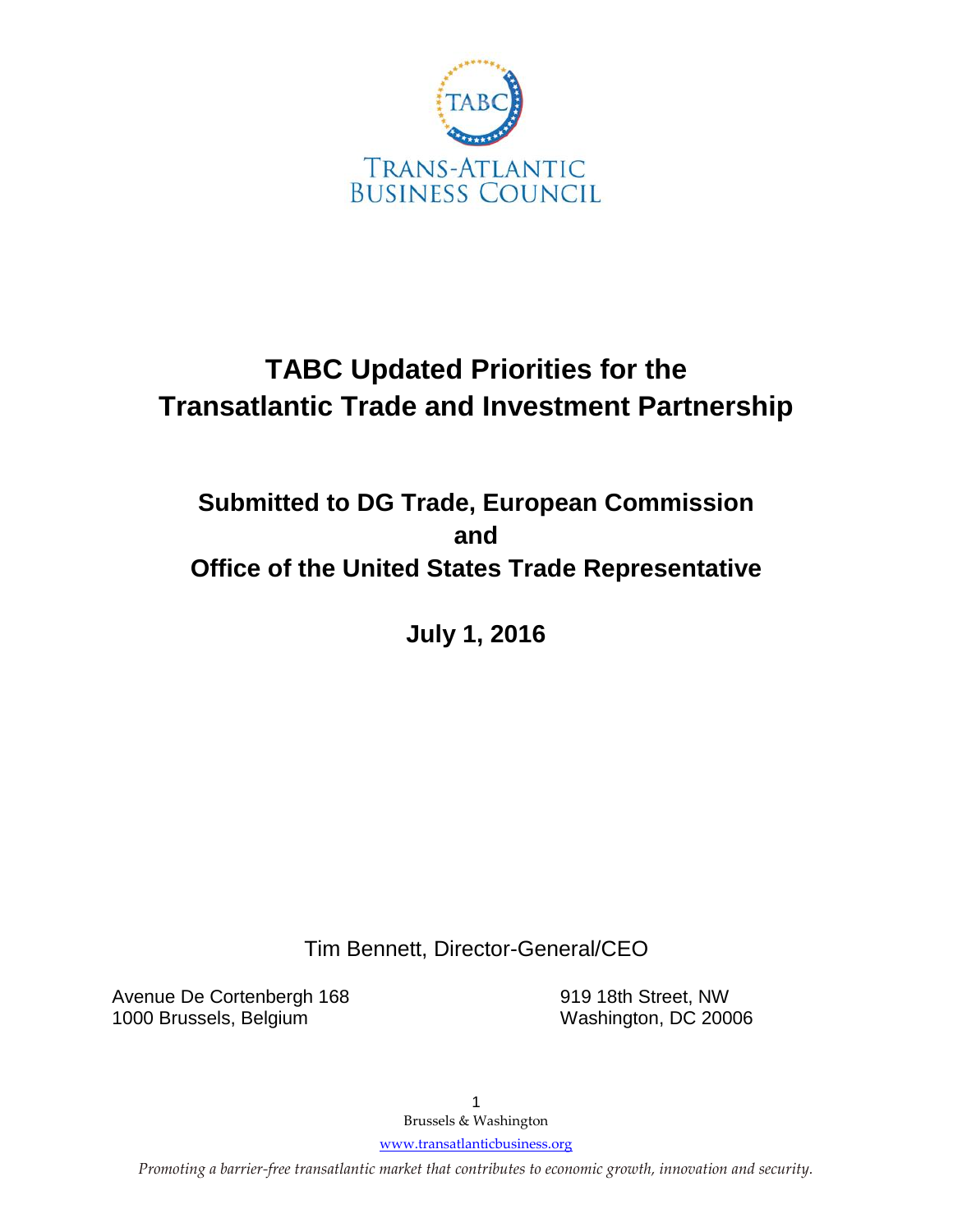

As negotiations for a Transatlantic Trade and Investment Partnership (TTIP) move toward a possible conclusion in 2016, TABC would like to share its updated recommendations and key priorities on a number of issues being addressed.

#### **Market Access**

#### **Tariffs**

- Elimination of tariffs and export quantitative restrictions on all tariff lines, including on raw materials and agricultural products, with simple but effective rules of origin.
- Reasonable phase-out periods for tariffs and tariff rate quotas should be used, especially for economically or politically sensitive agricultural products, in order to conclude this chapter.

#### **Customs/Trade Facilitation**

- A single window within the territory of each TTIP party that enables traders to electronically transmit all customs or other data required by a government for the import, export or transit of goods.
- Submission and processing of import-related information (including security data) to enable pre-clearance of goods before their arrival at a port of entry.
- Separating the release of goods in customs custody from the payment of duties or other import charges.
- A unitary import clearance process which ensures that the inspection requirements of all government agencies with border-related responsibilities are met in the conduct of a single cargo release. In addition, clearance procedures across EU member states should be harmonized.
- A US/EU mutual recognition agreement that streamlines criteria and procedures for trusted trader programs through such means as: uniformity between the EU Economic Operator and US Customs-Trade Partnership Against Terrorism programs; a common web-based application process for participation in trusted trader programs between the EU and the US and among EU member states; assurance that program participants are "first-in-queue" when inspections are required; and enabling program participants to provide import documents to authorities after release of goods.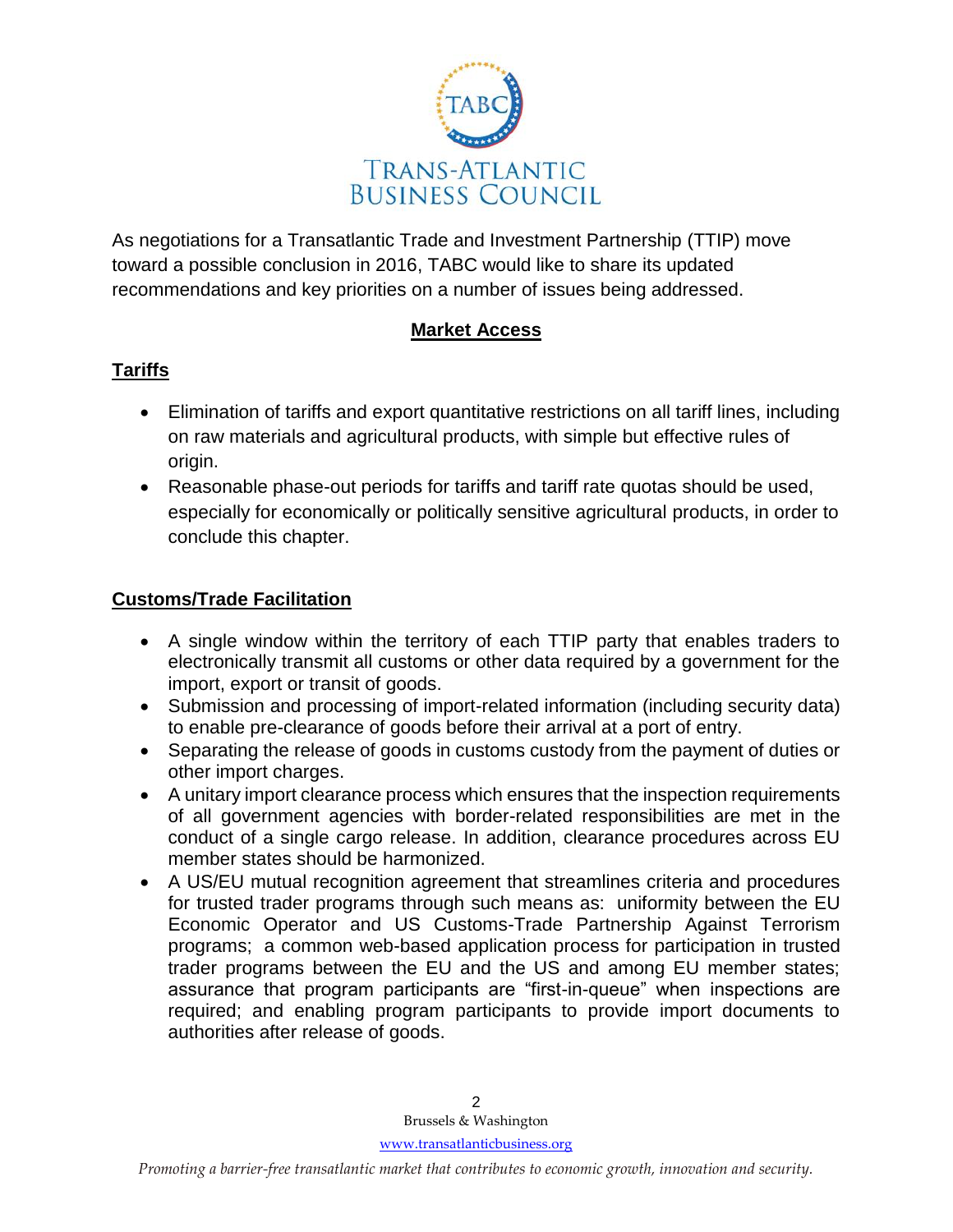- Capability for the export documentation/declaration of one party to be used as the import documentation/declaration of the other party, while ensuring harmonization of data requirements.
- Commitment to an administratively easy and time-limited process for issuance of advance rulings.
- Establishment of an enduring transatlantic trade facilitation forum involving government and business stakeholders from both parties to ensure that progress is made on ongoing facilitation measures and that new facilitation efforts are pursued as warranted.
- Commitment to reasonable border compliance and enforcement practices, including consistent interpretation and enforcement of import laws and regulations, elimination of vague requirements, and use of penalty mitigation guidelines that take account of an importer's compliance record and internal procedures.

## **Services**

- The text should reflect the recommendation of the EU-U.S. High Level Working Group on Jobs and Growth that both sides should "bind the highest level of liberalization that each side has achieved in trade agreements to date, while seeking to achieve new market access…"
- Market access commitments should be recorded on a negative list basis, with only a minimal number of non-conforming measures, which should be subject to timetables for full liberalization.
- New services that evolve organically or through technological innovation in the future and which can be provided across borders should be covered by the obligations of the agreement automatically.
- Comprehensive market access to public procurement for services should be provided, with low thresholds and substantive coverage of public institutions and entities.
- Foreign ownership limitations should be eliminated for EU and U.S. nongovernment service providers.
- EU providers should be exempted from prohibitions under the Merchant Marine Act of 1920.

## **Financial Services**

The EU and U.S. capital markets are the world's largest and are crucial to supporting cross-border trade and expansion of economic activity and job creation in all sectors. There has been significant and constructive bilateral coordination with respect to financial regulation, but there remains multiple instances of inconsistent, conflicting, or duplicative rules between the EU and U.S. We believe the TTIP agreement must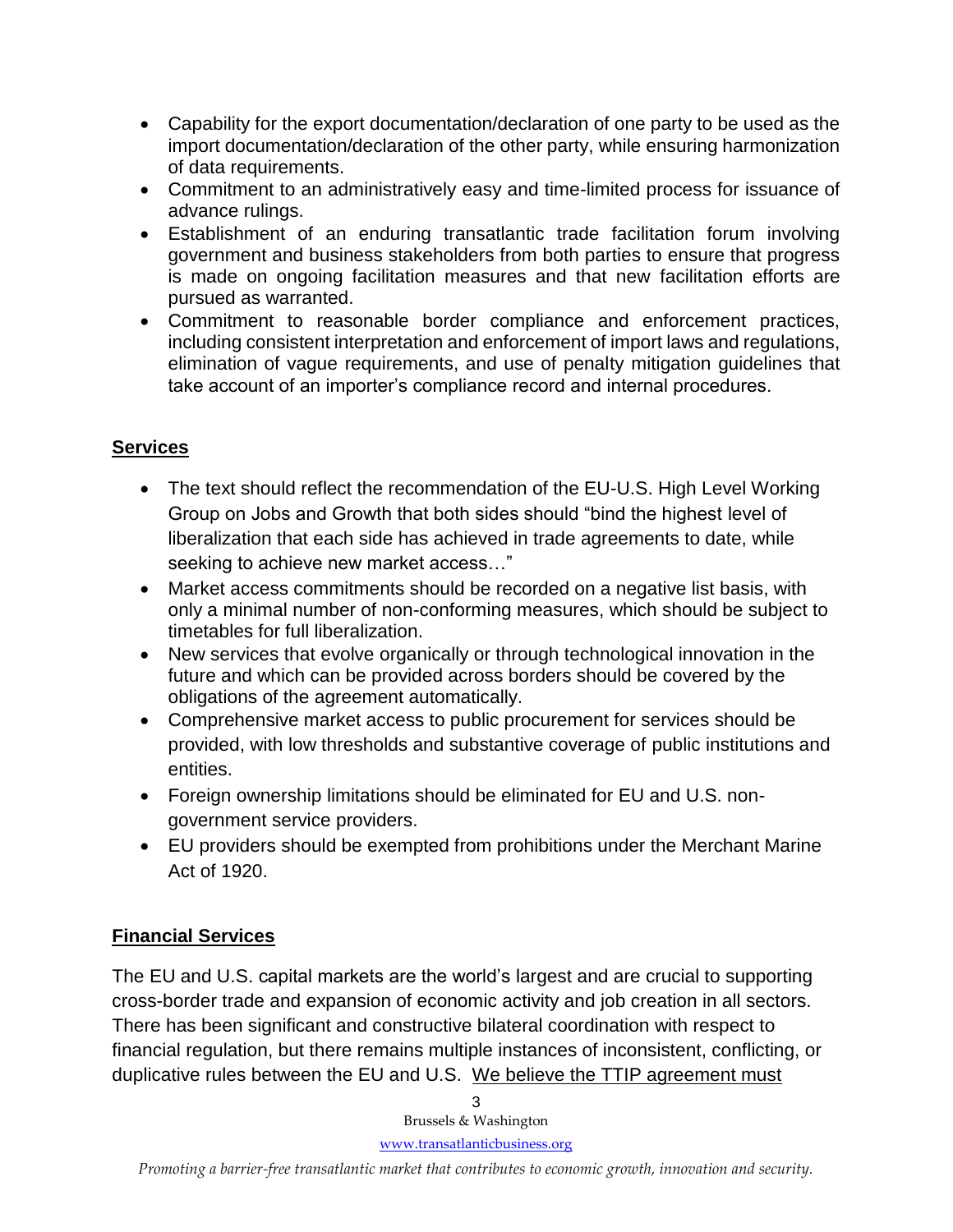provide a framework to engage and discuss, through respective regulatory agencies and departments, the development of financial services regulations at an early stage of development. On June 7, 2016, TABC joined with 13 other trade associations and business organizations in forming the Transatlantic Financial Coherence Coalition to reinforce this request that TTIP includes both market-opening measures and a framework for regulatory coherence in financial services.

Below is TABC's suggested approach, as previously outlined in a communication to both negotiating teams on December 13, 2013.

*We suggest categorizing financial services issues by means of four boxes. The first two boxes would represent trade domains and need not necessarily be dealt with within the framework of the FMRD, whereas the third and fourth box issues would be addressed within that framework. More concretely:*

- *(1) The first box would include traditional trade and investment provisions consistent with the four modes of delivery of services trade in the GATS.*
- *The EU and the U.S. should work towards strengthening the national treatment of financial institutions, a commitment to current levels of market access, and removing remaining restrictions to trade at the level of the EU and its member states and at the federal and state level in the U.S. (cross-border supply).*
- *The EU and the U.S. should work towards establishing and binding free access via foreign direct investment of EU and U.S. domiciled financial institutions across the Atlantic (commercial presence) as well as strong investment protection rules.*
- The EU and the U.S. should improve current practical arrangements on the temporary *movement of qualified persons by improving the status of qualified persons but also in financial services, by reducing administrative burdens and by providing mechanisms for business visitors (for more details see TABC's submission to USTR, May 2013, 'Workforce' section).*
- *(2) The second box would include horizontal business issues that are of importance to financial markets. These include cross-border, intra-corporate use of data and the interoperability of legislation pertaining to data protection and security, cybersecurity and also consumer protection issues. European and U.S. global companies have a substantial economic need for cross-border data flows between countries and regions with very different privacy regimes. Facilitating responsible global information flows is thus key.*
- *(3) The third box would include some financial regulatory issues which create difficulties in mutual market access and are, in principle, for legal, political and economic reasons, viable areas for on-going regulatory cooperation (for example, rule-making on derivatives and on trading of securities). All of these topics are presumably at issue in*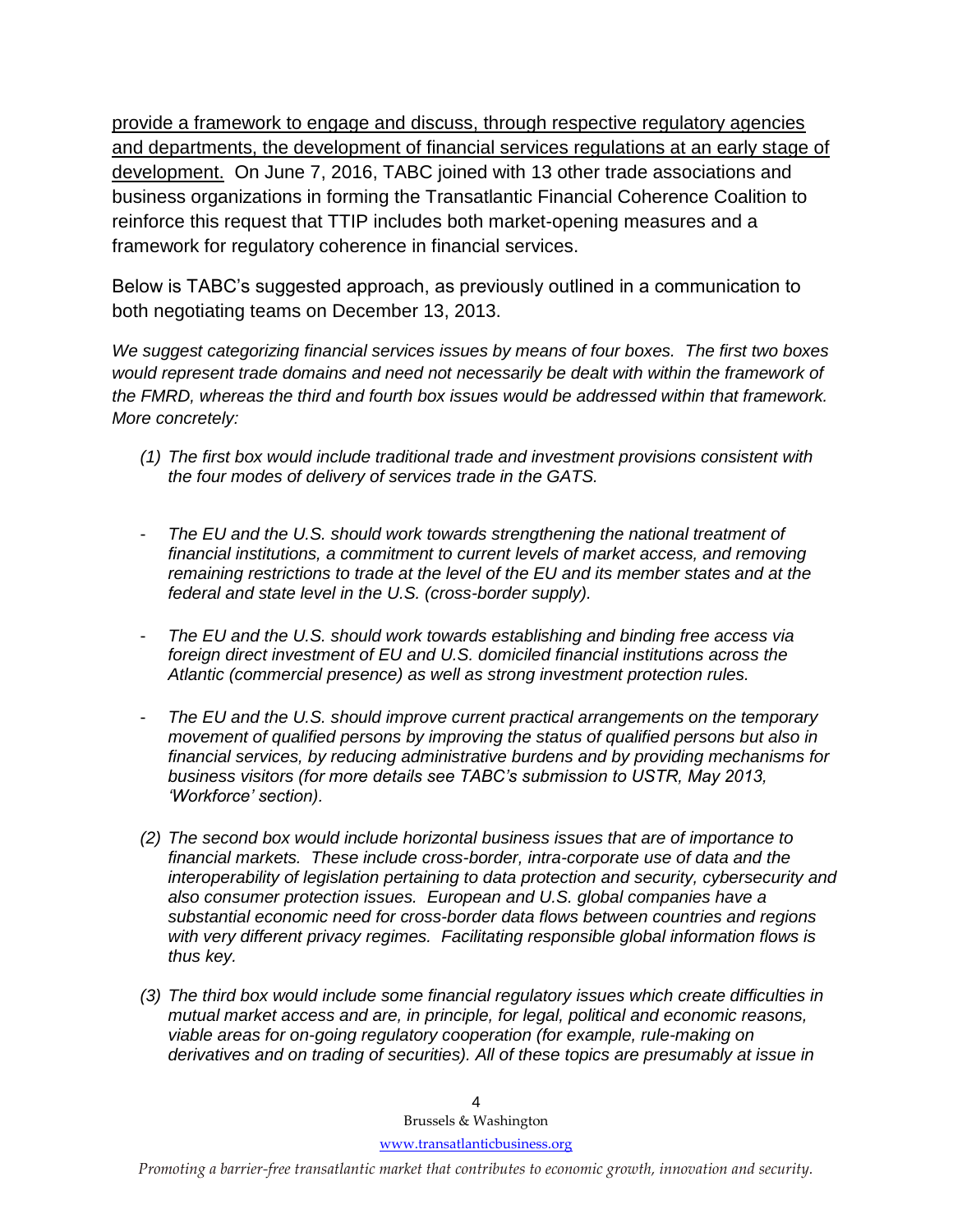*the FMRD which would be the right body to address these topics. In addressing these issues the FMRD should use the following principles as a guide:*

- *Undertaking consultation involving industry input and a structured legislators' dialogue in advance of proposing and adopting legislation or regulation;*
- *Avoiding to the greatest extent possible the imposition of extraterritorial requirements, and wherever possible, recognizing the equivalence of regulatory regimes that achieve similar outcomes and share objectives but that may in some instances differ in approach;*
- *Using impact assessments when developing draft regulation(s) and their impact on international trade and investment; align with consultation and stakeholder outreach;*
- *Adopting international standards and global best practices, and promoting the development of high quality international standards by global bodies;*
- *Supporting closer coordination among regulators in the oversight of entities regulated in both markets to enhance oversight while avoiding overlap and duplication; and*
- *Periodically review existing regulations to gauge regulatory compatibility.*
- *(4) The fourth box would include jointly agreed prudential carve-outs of such provisions that cannot be subject to considerations of mutually assured market access. These issues would mostly be those clearly dominated by financial stability, investor and/or client protection considerations and which, due to insurmountable differences in constitutional or legal provisions on either or both sides of the Atlantic, cannot be bridged in the foreseeable future by either common standards, mutual recognition, "substituted compliance", "equivalence decisions" or similar legal methods. While accepting the preeminence of supervisory concerns on both sides of the Atlantic, even in these cases there is scope for progress to be made in further talks improving supervisory conditions and practices across the Atlantic, in particular with respect to an efficient division of labour between host and home regulators. In addition, there should be some consideration paid to the issue of proportionality of financial supervisory and market access considerations. The FMRD should pursue measures that would limit to the extent possible negative spill-over impacts of regulation.*

*While issues in the first two boxes may not require continuous consultation with financial services firms, once brought into force, on-going regulatory cooperation may have to be based on a more elaborate consultation process involving industry input, a structured legislators' dialogue to determine whether general financial services legislation rather than financial regulation and rule-making are at issue, and high-level political oversight. Also, enhanced transparency of efforts to align regulatory approaches would be welcome, both in terms of work streams, schedules, objectives (in broad categories as described above), and progress to reduce the potential for regulatory fragmentation.* 

*Concerning the third and fourth box, governments and regulatory agencies on both sides of the Atlantic should establish a working program to identify which types of issues should be put into which type of treatment, and how market access issues arising from inconsistent legislation or implementation can be rectified. The default, in all of these questions, should be that issues be treated in the third box with a view to achieving mutually agreed and compatible regimes. As a first step, this working program may need to agree on criteria for issues that would need a* 

> Brussels & Washington [www.transatlanticbusiness.org](http://www.transatlanticbusiness.org/)

5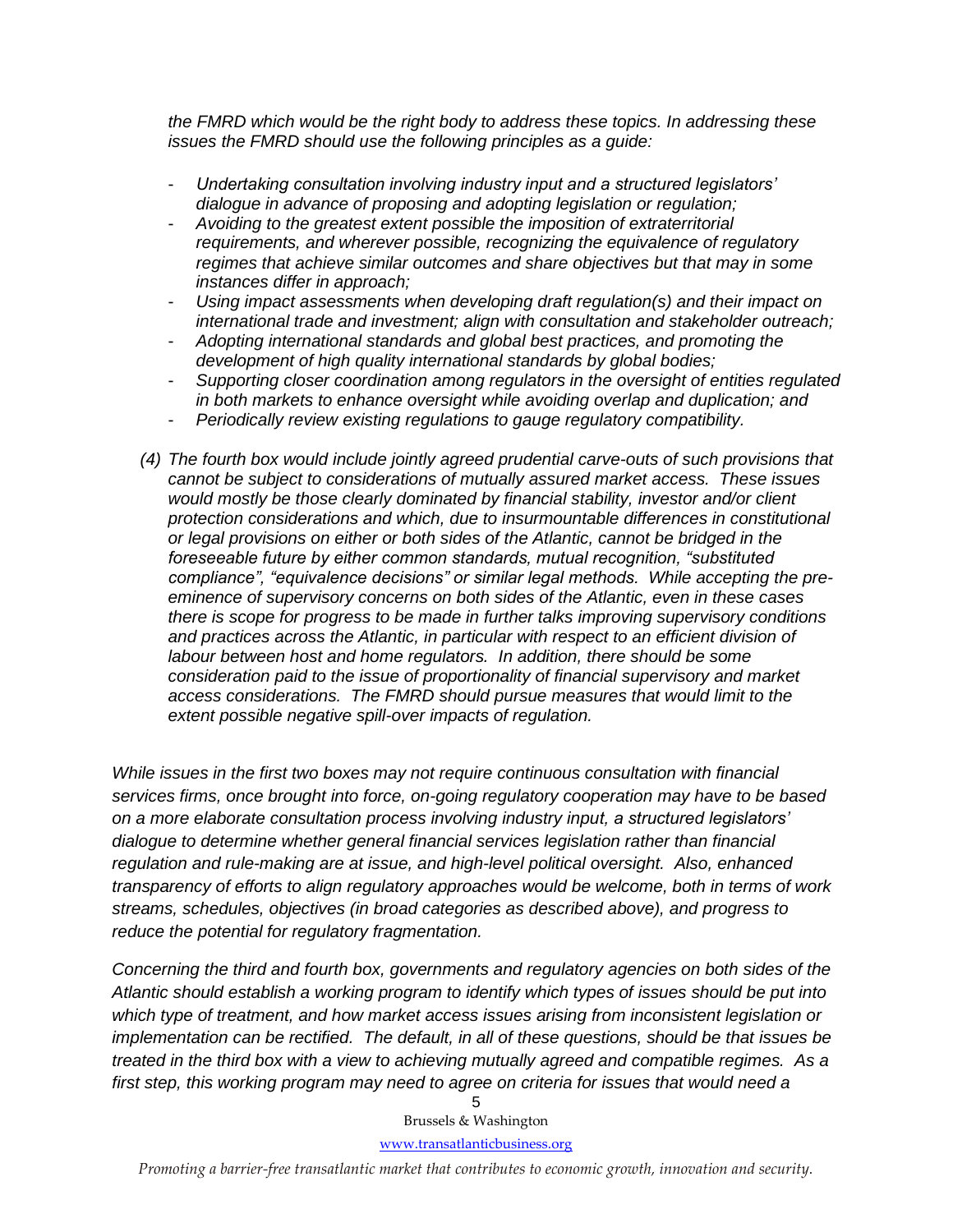*prudential carve-out and develop related lists of general prudentially acceptable regulatory practices within financial services. For most financial services regulatory matters, there should be a rebuttable presumption that issues should be approached with a view towards achieving mutually agreed and compatible regimes.* 

*Agreeing such a framework would not replace but rather formalize and facilitate regulatory coordination already established through the FMRD. The FMRD should be an established body within the TTIP infrastructure. This framework would be complementary to global regulatory coordination efforts of the G20, FSB, and other international standard-setting bodies because it would help to facilitate implementation of those agendas and ensure consistency on both sides of the Atlantic which would help drive consistency around the world.*

#### **Cross Border Data Flows**

Horizontal and binding commitments on all of the following principles related to the free flow of data should be included:

- The cross border free flow of data is essential across all industries to enhance economic growth, job creation and social prosperity.
- With the objective of enhancing trust of users and certainty of companies, and thus trade in goods and services, the agreement should note it is essential that businesses comply with all applicable laws and regulations related to data protection and data security.
- Restrictions on data flows and associated infrastructure create risks for global business that must be recognized and minimized. Any restrictions on data flows must be consistent with the provisions set forth in GATS Article 14.

#### **Public Procurement**

The TTIP discussions should focus on the original objective of achieving substantially improved access to government procurement opportunities. While establishing the current level of opportunities is part of the process of identifying improved access opportunities, progress should not be hung up on protracted disputes over statistical comparisons of current market access. With the goal of substantially improved opportunities in mind, TABC repeats its recommendations from May 2013 that a robust chapter on procurement should contain the following:

- agreement that neither party will adopt new measures restricting market access in procurement beyond measures already in place, regardless whether they may be consistent with obligations under the WTO GPA or other provisions of TTIP;
- increased coverage of central government procurement, based on a negative list approach;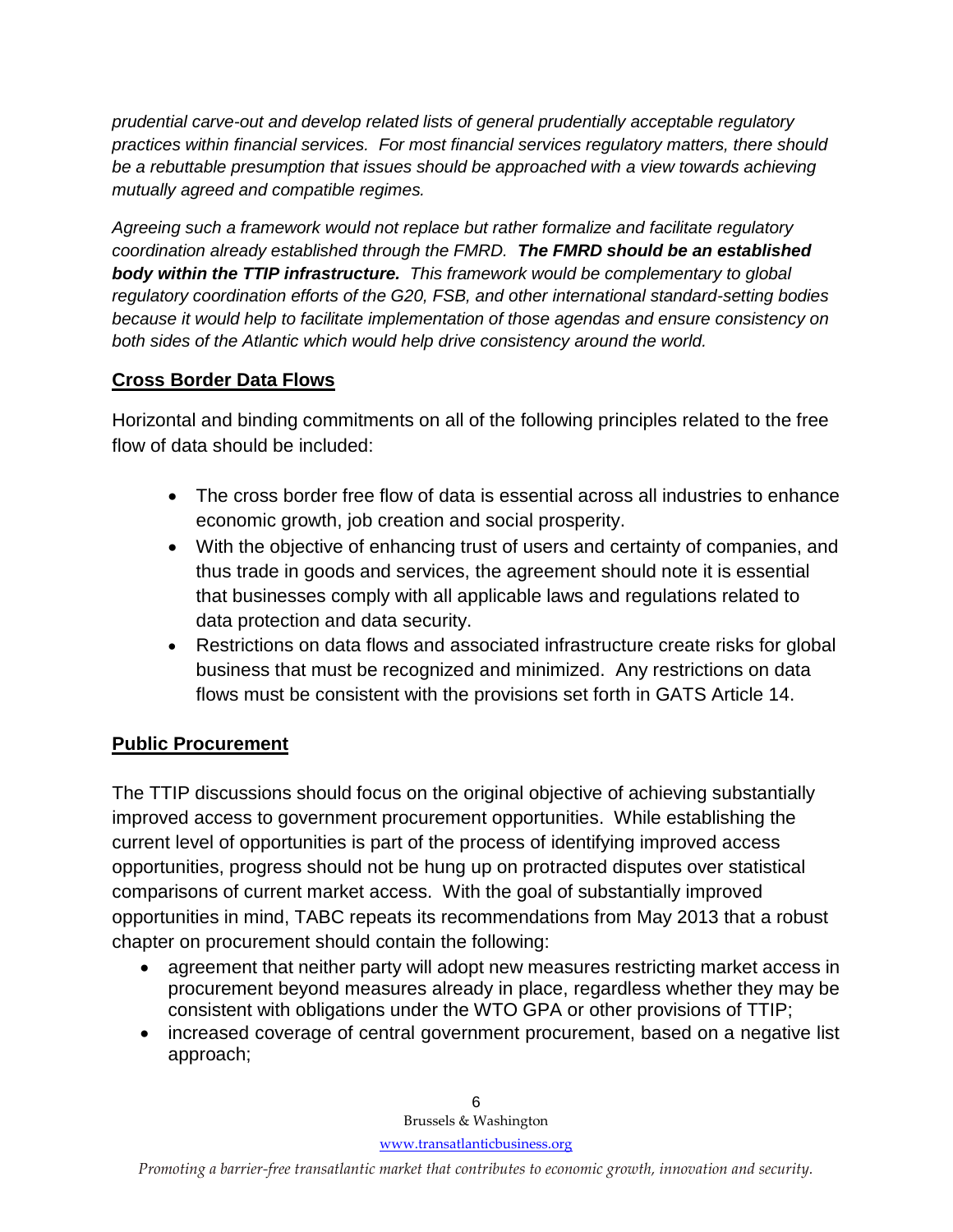- increased coverage of sub-central entities using financial assistance and other funds flowing from central governments; and
- measures to guarantee transparency and improved access to information in procurement opportunities, including a requirement that procuring entities maintain effective anti-solicitation compliance programs.

#### **Regulatory Convergence**

Break down duplicative and unnecessary regulatory barriers across industrial sectors, while respecting US and EU sovereignty and without sacrificing health, safety or environmental standards. Encourage convergence of existing technical regulations and standards and consider the potential for mutual recognition frameworks so far as the methods of conformity assessment are equivalent. Implement a joint regulatory interoperability process with the current TEC process as its starting point that promotes and facilitates the development and adoption of common future regulations without any *a priori* exclusions.

#### **Automobiles**

Support the joint AAPC/ACEA/Auto Alliance position on securing a high-ambition outcome on automobile safety regulatory convergence while maintaining high levels of auto safety performance in the U.S. and E.U. In addition, TTIP should ensure future regulatory cooperation between the U.S. and EU authorities to avoid divergence on new regulations. A strong and meaningful outcome in the automotive sector, especially on regulatory convergence, would expand trade, boost jobs, lower costs and improve choice for consumers.

#### **Chemicals**

Reduce Non-Tariff Barriers through improved regulatory cooperation without lowering the level of protection for human health and the environment. Mutual recognition or harmonization of the regulatory systems (TSCA in the US, REACH in the EU) is not anticipated. Regulatory cooperation possibilities within the existing legal frameworks should continue to focus on three areas:

- (1) Prioritization of chemicals for assessment and assessment methodologies;
- (2) Promoting alignment in classification and labelling of chemicals
- (3) Enhanced information sharing while protecting confidential business information
- (4) Mutual scientific consultation between regulators when introducing future regulations in order to prevent the implementation of divergences from the beginning should be enhanced.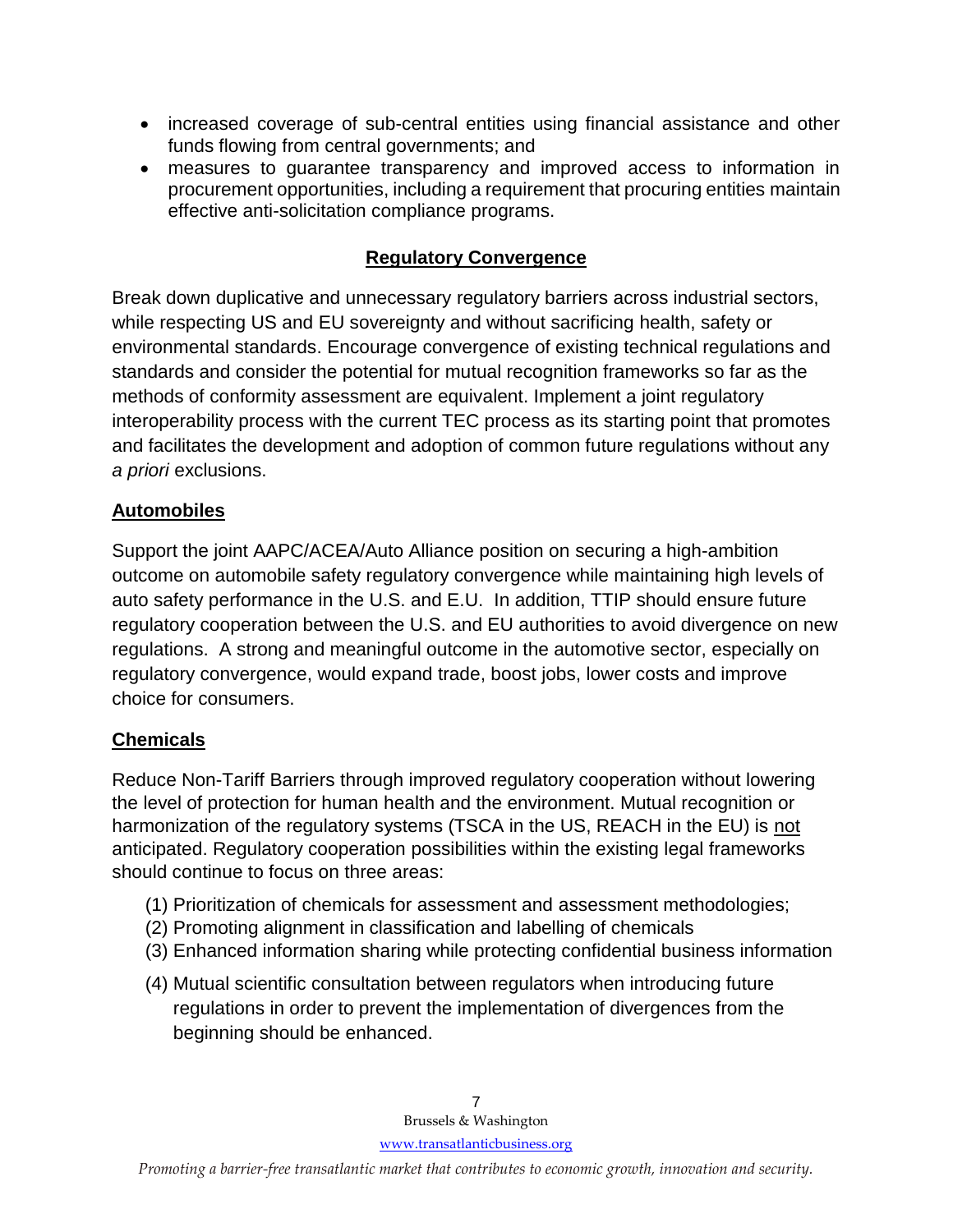- Endeavor to prevent the development of forced localization and other trade and market distorting policies that are based on the requirements to force localization of facilities, manufacture and/or use of locally developed intellectual property. Market access for ICT goods and services should not be conditioned on requirements to (i) invest in, develop, or use local R&D, intellectual property, ICT manufacturing or assembly capabilities; (ii) store, process, or manage data locally; (iii) transfer technology to another party involuntarily; or (iv) disclose unnecessary proprietary information as defined in Section III on IPR.
- Eliminate regulations that act as barriers to entry or disincentives to investment in broadband and next generation communications networks and support marketbased broadband communications policies, including non-discriminating spectrum policies that enable efficient, technology-neutral spectrum allocation to effectively access high-bandwidth broadband networks. That includes the immediate allocation to commercial mobile services or applications of inefficiently-used or unused spectrum currently designated to government agencies.

#### **Life Sciences Regulatory Issues**

#### **Pharmaceuticals**

An enhanced EU-U.S. relationship through TTIP represents a unique opportunity to seek even greater compatibility and to create streamlined processes and procedures between the EU and the U.S. To this end, specific regulatory compatibility proposals are to:

- Increase efforts to coordinate and avoid unnecessary duplication between the FDA and EMA, notably by mutual recognition of **manufacturing site (GMP) inspections,**  as well as Good Clinical Practice (GCP).
- **Parallel scientific advice** should expand to be applicable to all medicines, and grant sponsors the right to receive it upon request.
- Harmonize approaches to post-approval variation submissions for manufacturing changes.
- Establish a harmonized standard for clinical trials results data fields.

#### **Medical Technology**

 Recognizing the significant gains and enhanced business opportunities that could result from a successful TTIP, the medical technology industry on both sides of the Atlantic have come together in support of the agreement with several

## **ICT**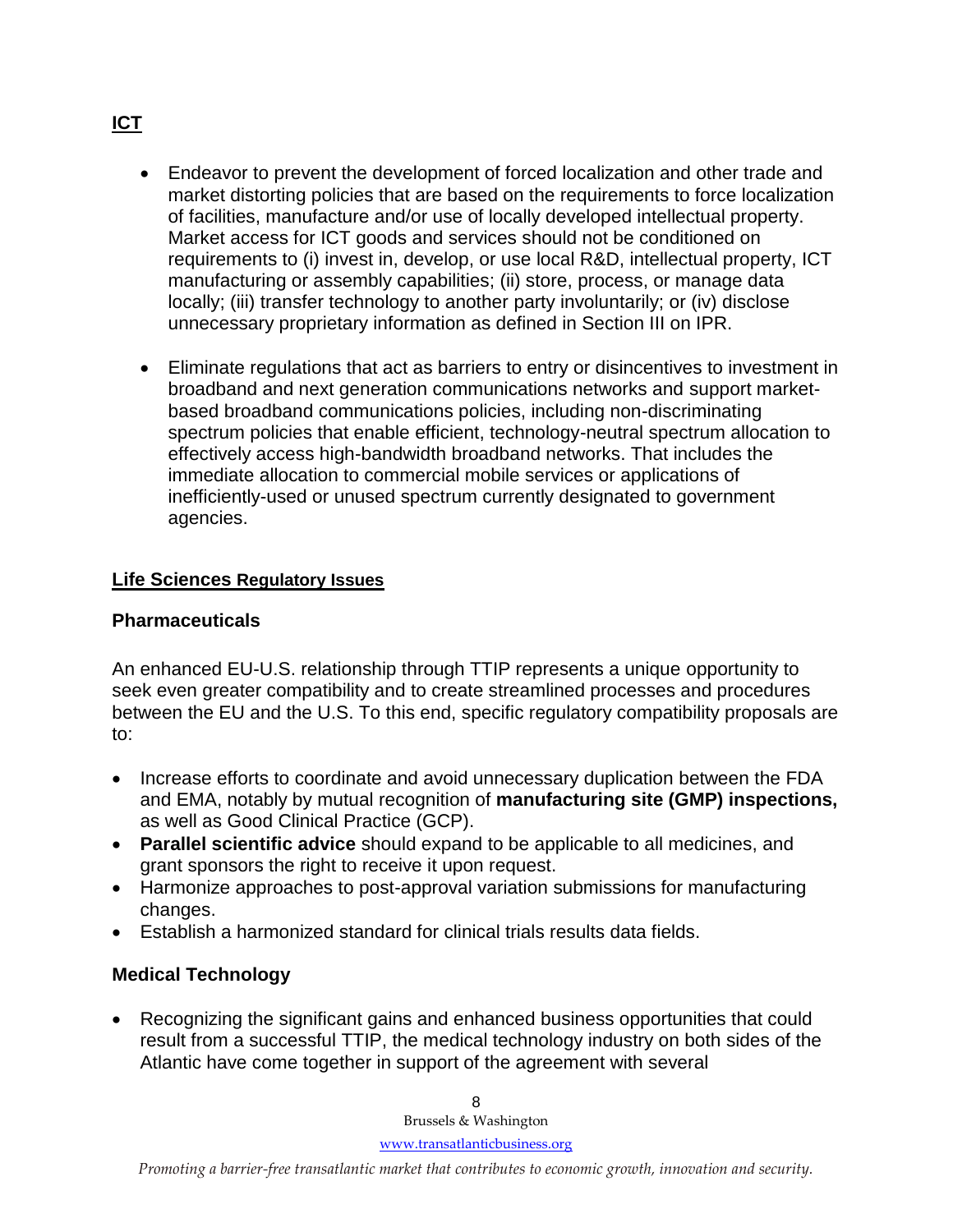recommendations for enhanced regulatory cooperation between the U.S. and the EU.

- These recommendations include regulatory cooperation on:
	- Medical Device Single Audit Program (MDSAP): Single audit program for quality management systems (QMS) to reduce time and cost of inspection with a single audit rather than separate audits to satisfy each country's similar requirements.
	- Regulated Product Submissions (RPS): Common electronic platform to submit application materials to regulators that makes business sense for regulators and manufacturers alike. Any solution should take into account a full cost/benefit analysis.
	- Unique Device Identification (UDI) for medical devices: Similar unique device identification requirements and systems between regions to protect traceability and reduce time/cost of compliance.
- $\circ$  These recommendations are aligned with work being done in the International Medical Device Regulators Forum (IMDRF). IMDRF succeeded the Global Harmonization Task Force (GHTF), and its mission is to help accelerate global regulatory convergence. IMDRF includes regulators from Australia, Brazil, Canada, China, EU, Japan, Russia, and the U.S.
- o In addition to the specific areas for regulatory cooperation identified above, the U.S. and EU medical technology industries view TTIP as an opportunity to fully enhance standards convergence, eliminate any existing tariffs on medical technologies, and create opportunities to engage third countries and promote greater convergence.

#### **Life Sciences Market Access**

Following precedents set with bilateral deals such as the KORUS and EU-Korea FTA, TABC urges the **adoption of a Pharmaceutical Annex**, including language promoting principles of access to innovation, transparency, fairness and timelines in pricing and reimbursement processes, and reflecting the value new medicines bring to patients, healthcare systems, and society.

#### **Life Sciences Intellectual Property Rights**

IPRs are fundamental to the life sciences sector's ability to operate. Effective protection and enforcement of intellectual property are essential for continued investment in the development of innovative pharmaceuticals. TABC sees the TTIP as an opportunity for the EU and US to lead the way in strengthening protection globally. To that end, the EU and U.S. should:

 **Expand current commitments to align U.S. and EU positions in multilateral dialogues**, to encourage robust third country protection of intellectual property,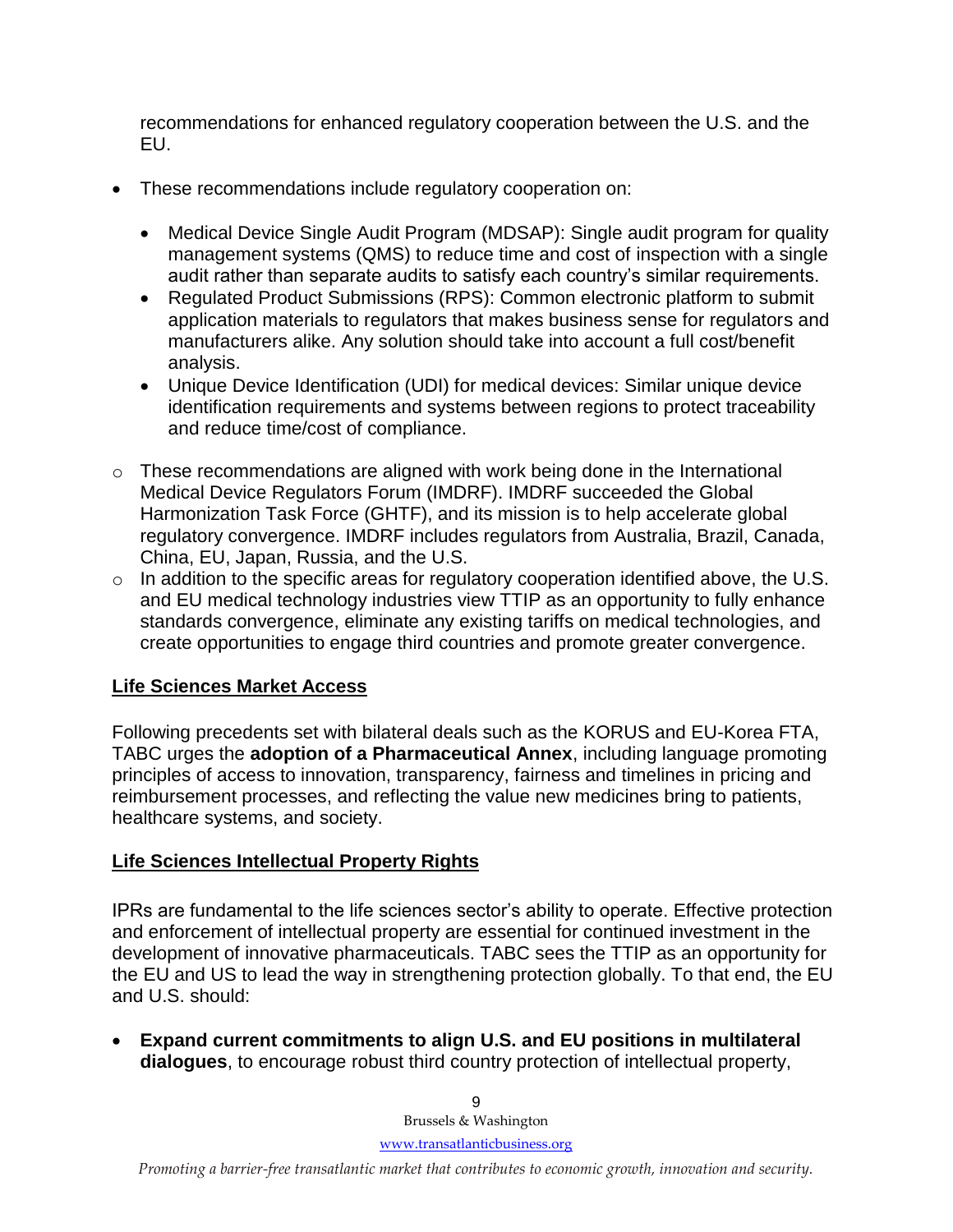including on issues such as patentable subject matter, incentives, and enforcement. The EU and U.S. should build upon their work in the Transatlantic IPR Working Group's Action Strategy and in the Transatlantic Economic Council by including similar commitments in TTIP.

- Ensure sufficient **IP incentives** for the development of pediatric medicines, orphan medicines, novel antibiotics to combat antimicrobial resistance, and Rx-to-OTC switches and other specific needs.
- Provide for **enforcement mechanisms** to prevent patent-infringing products from entering a market while a patent-infringement dispute is ongoing.

## **Other Issues**

## **Accession**

For TTIP to have a greater impact on the rules and conduct of the international trading system, provisions should be included in the agreement to provide for the accession of other countries to the agreement. Those provisions should clarify the applicable procedures and timelines.

## **Competition**

Apply competition law in an open, transparent manner that provides procedural fairness to all parties. Governments must assure that state-owned enterprises (SOEs) compete in the marketplace on a level playing field, do not displace private company efforts, and do not enjoy unfair advantages over their private-sector competitors. We recommend inclusion of disciplines on SOEs similar to those included in the TransPacific Partnership agreement.

## **Cybersecurity**

The TTIP agreement should include provisions related to increased EU-U.S. cooperation on a range of cybersecurity issues that at a minimum match all references to cybersecurity in the TPP agreement and increase cooperation in the financial services sector as noted in our Financial Services comments above (see "second box" comments).

#### **Investment**

The investment chapter should reduce exceptions to the national treatment principle and include strong provisions for investment protection. Investor-State-Dispute Settlement (ISDS) is an integral part of any modern trade and investment treaty, should be included in TTIP, and should not exclude any industry from using the mechanism.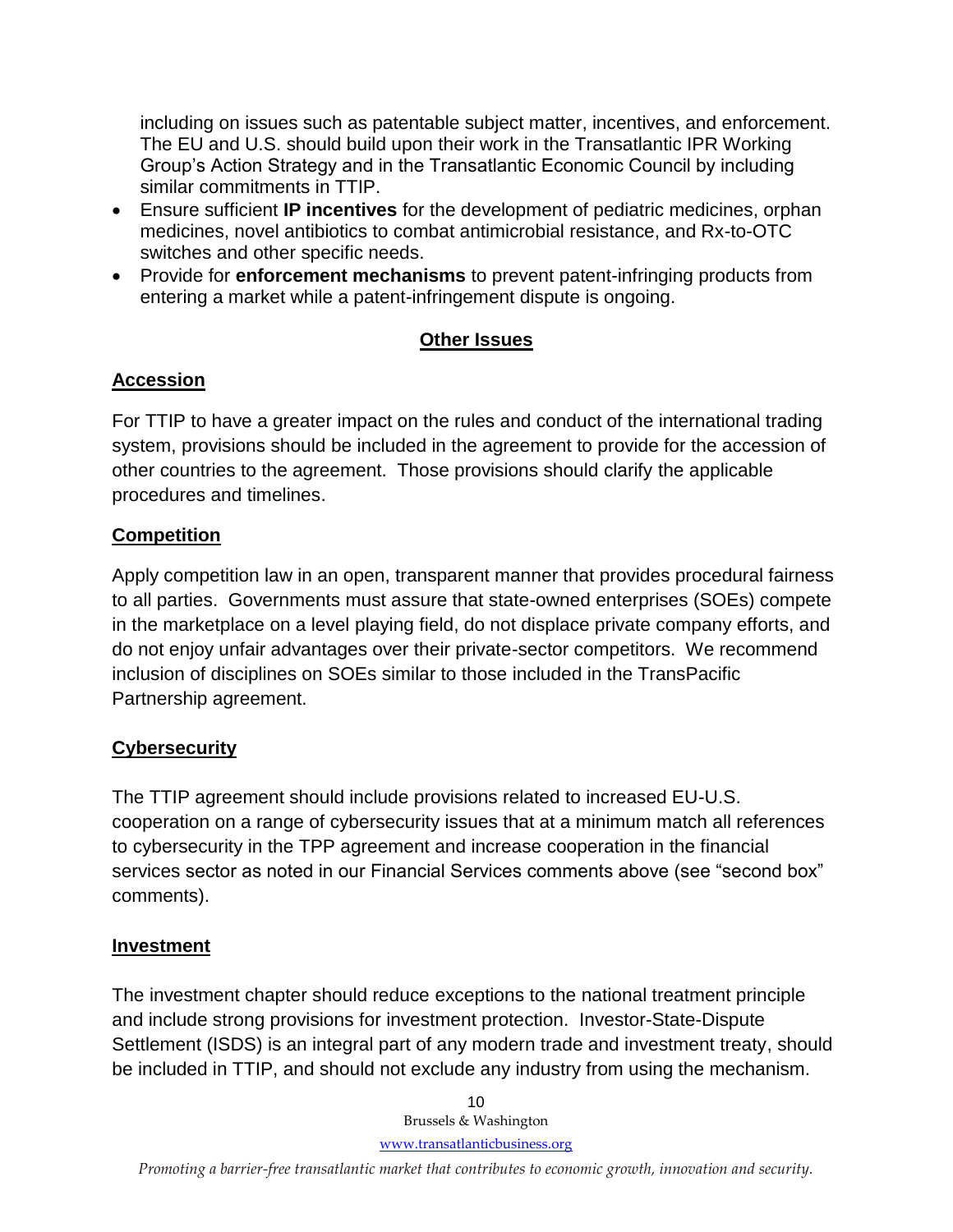ISDS provides an efficient and neutral forum for the resolution of disputes arising out of foreign investment. ISDS and the substantive protections in an investment chapter in a trade agreement also greatly increase legal certainty and minimize risk when an investor is assessing whether to invest in a particular foreign market.

TABC supports transparency in the dispute settlement process using the United Nations Commission on International Trade Law (UNCITRAL) rules on transparency as described in Article 18. Yet, commercially sensitive or confidential information must be exempt from being publically shared in documents or with experts or third parties. Similarly, personal rights of people involved in cases must be observed.

With respect to the EU's proposal on Investment Protection and Investment Court System, TABC's views are provided below.

- The Commission's draft sets forth excessively broad language on the right to regulate, including general exceptions, such as "social protection", "public morals" and "protection of cultural diversity."<sup>1</sup> This proposed text does not clarify how to distinguish between the State's right to regulate, on one hand, and thinly veiled protectionist measures used to harm investors on the other hand. While it is important to ensure that States have the freedom to enact reasonable, nondiscriminatory regulations, substantive investment protections must ensure that States do not enact unreasonable, discriminatory, or unduly harmful regulations.
- The "fair and equitable" (FET) standard should remain sufficiently flexible to allow future, unanticipated investor mistreatment to be addressed. TABC does not endorse the inclusion of a closed, exclusive list of State measures and actions. Overly narrow definitions limit the key strength of the FET standard, particularly as the American and European economies progress and grow.
- It is important that a TTIP investment chapter apply the same standard of protection for indirect expropriation as it does for direct expropriation. The TTIP's protection against indirect expropriation should encompass any covered investment, including intellectual property rights, without qualification. On the other hand, TABC fully recognizes that reasonable State measures or actions that regulate investment might not necessarily constitute an expropriation: a factspecific inquiry is required for each instance.
- The selection of judges by the governments from a predetermined list established by the governments does not provide an impartial, neutral forum.

 $\overline{\phantom{a}}$ 

<sup>&</sup>lt;sup>1</sup> Draft Investment Text, Article 3, para 5,

[http://trade.ec.europa.eu/doclib/docs/2015/september/tradoc\\_153807.pdf](http://trade.ec.europa.eu/doclib/docs/2015/september/tradoc_153807.pdf)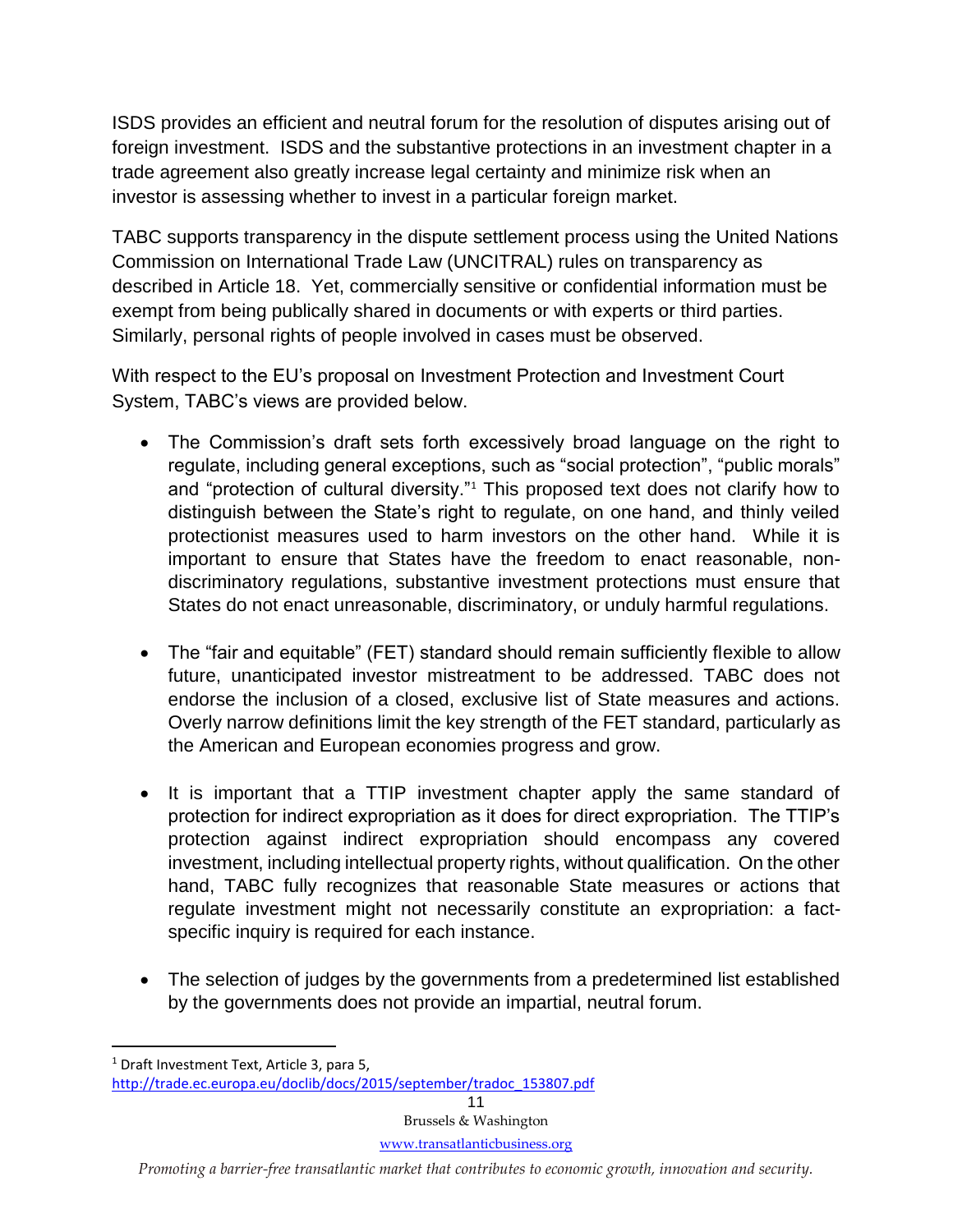- A list of 15 judges does not provide adequate case-specific knowledge to deal with highly technical claims.
- Article 14 requires investors to withdraw from domestic proceedings before submitting a claim to ISDS ("no U-turn" approach) to avoid parallel claims. The objective to limit parallel awards is useful.
- TABC supports transparency in the dispute settlement process using the United Nations Commission on International Trade Law (UNCITRAL) rules on transparency as described in Article 18.
- TABC opposes the "loser pays" rule established in Article 28 but notes the Tribunal may decide not to implement this principle. Many cases are difficult and complex, and losing a case does not necessarily mean that the loser should bear all costs. We believe the better practice is to provide the tribunal with discretion to determine fees and costs.

#### **Skilled Workforce**

- Establish a fast track approach for expeditious processing of visa/work permit applications.
	- o Expand this expedited, Consulate-only process to all employees—not just "professionals"—in other words, allow technicians to automatically qualify for blanket L-1B process.
	- o Recognize "degree equivalency" for accredited universities (currently, some degrees awarded in Europe are not recognized as "equivalent" to U.S. degrees).
	- o Exempt EU and US employees from prevailing wage standards for all visa types since they are already presumably being compensated at commensurate levels.
- Exempt EU nationals from H-1B cap or create a separate quota for them and allow them to apply directly at the Consular post rather than going through USCIS similar to H-1B1s for Chile and Singapore or the E-3 Certain Specialty Occupation Professionals visa which applies to nationals of Australia.
- In any instances where local labor market or volume quotas tests exist, such tests will not be applied to intra-corporate transferees.
- In the context of intra-corporate transferees, a simple notification should be required prior to beginning work in the US for EU nationals or in the EU for US nationals rather than submission of a visa application for prior approval (based upon for instance listing of trusted companies).
- In the context of intra-corporate transferees, the benefits of the provisions of a TTIP agreement should apply to employees of US or EU enterprises regardless of the nationality of the individual concerned.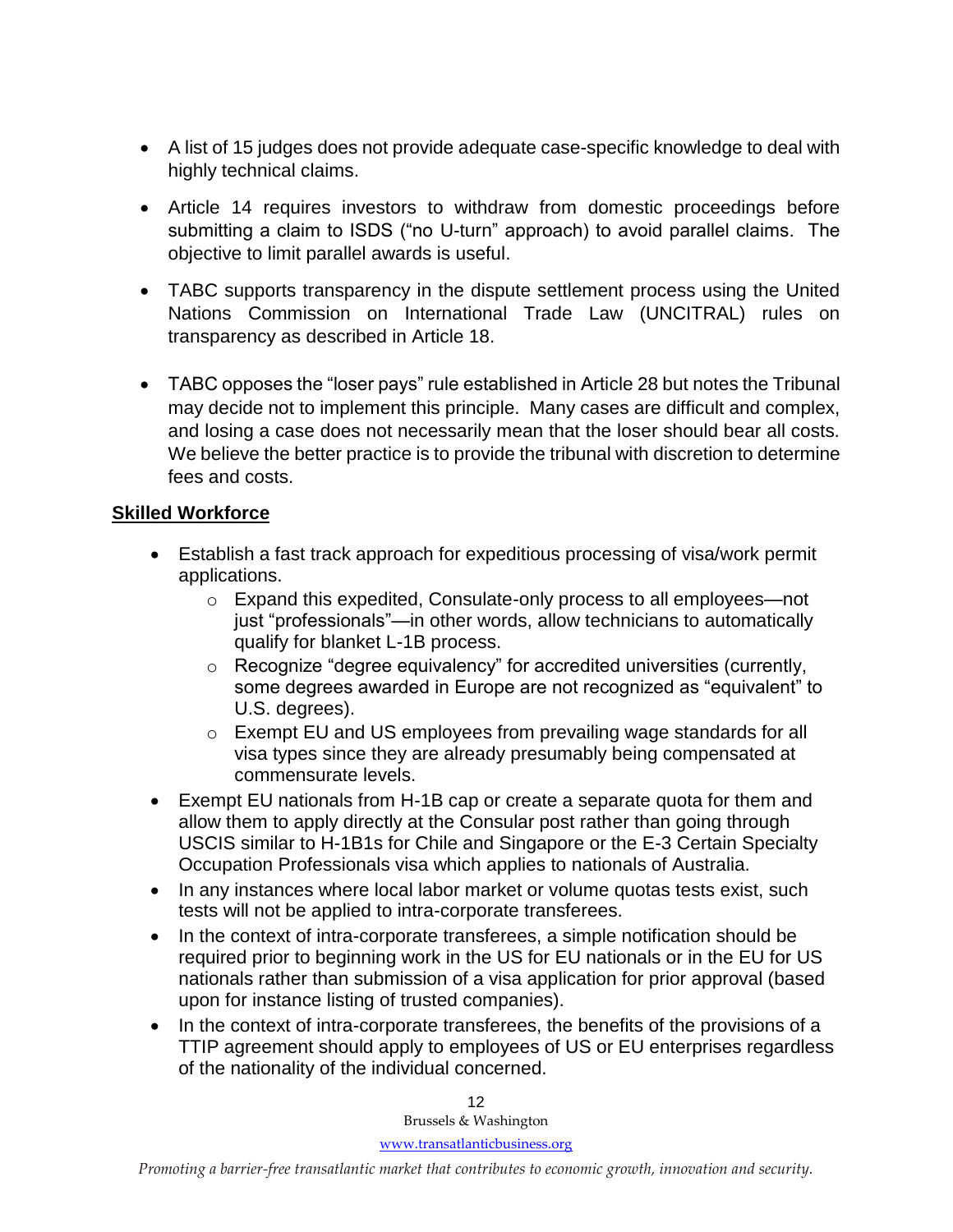- $\circ$  There should be no home residency requirements (just like a TN can work even if subject).
- o Make the visas be valid for at least 3 years initially but NOT subject to a cap, as in the TN context.
- $\circ$  Employees of acquired companies will immediately qualify for this visano need to wait for one year of L eligibility, for example, even if not a successor in interest.
- Harmonize and widen the scope of "allowable activities" under business visitor status and have more flexible treatment for duration of stay under short term business visas.
	- o Visas and authorized stay should be for maximum validity allowed under that visa category.
	- $\circ$  The agreement should authorize in-country visa revalidation for these individuals.
	- $\circ$  Visas should allow for multiple entries within the validity of the visa.
- More liberal family reunification rights should be accorded in order to accommodate non-married spouses, children above the age of 18 as well as parents. Integration should be encouraged through provisions providing access to the host country job market for spouses and working age dependents.
	- o Spouses should be able to work incident to status without an Employment Authorization Document.
	- o Children of work-eligible age should be allowed to work incident to status.
	- o Domestic partners should be issued derivative visas and periods of stay coterminous with that of the principal, as well as the ability to legally study and to work incident to status.
	- $\circ$  Children of domestic partners should be issued derivative visas and periods of stay coterminous with that of the principal, as well as the ability to legally study and to work incident to status if of work age.
	- o Children over the age of majority eligible for derivative status should be accorded derivative status if still dependent on the principal and that status should be considered "dual intent".
	- o Dependent visa or visa for family reunification should be processed along with the main applicant's visa.
- Current rights available under Mode 4 in the GATS agreement should be expanded to include additional skilled job categories such as researchers and technicians.
- A stand still clause should be imposed with respect to any new potential restrictive migration measures.
- Harmonize the provisions of bilateral social security tantalization agreements between individual EU member states and the US.
- Global Entry: For frequent travelers from the EU to the U.S. and also from the U.S. to the EU an expansion of the American Global Entry System and the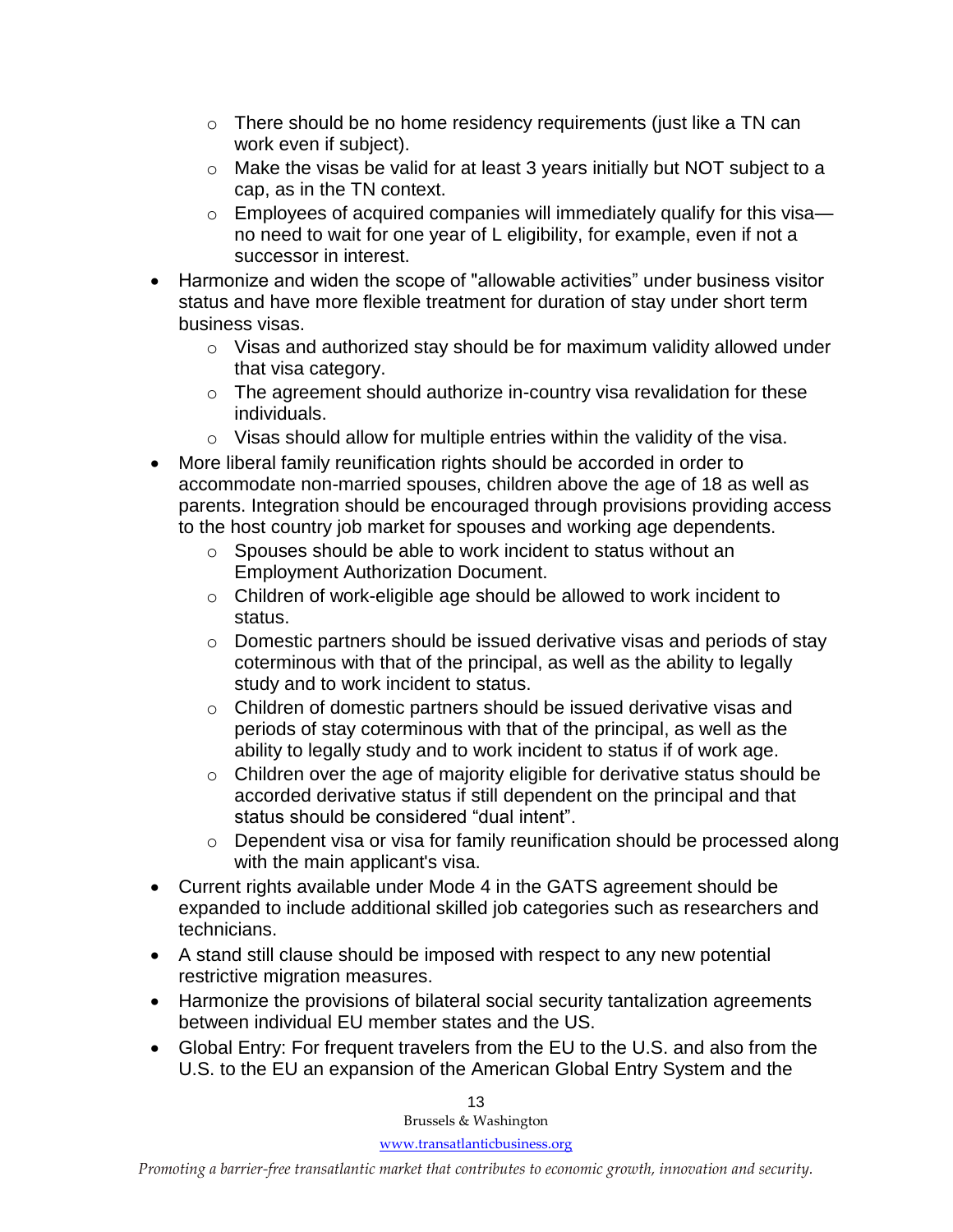setup of the European Registered Traveler Program would be very helpful to reduce waiting times at the point of entering the respective country. The system should be expanded to also include non-immigrant visa holders and also frequent travelers from visa waiver countries.

 U.S. Immigration Preclearance: Consideration should be given to the expansion of the system of U.S. immigration preclearance at the airport of departure. Currently, the U.S. system of immigration preclearance is largely limited to airports in Canada and the Caribbean.

## **Energy**

We do not see the need for a dedicated chapter on energy in the T-TIP; instead, we believe that energy-related WTO and market access principles (such as nondiscrimination, lowering and eliminating tariffs, removing non-tariff barriers, including technical barriers to trade such as standards or conformity assessment programs, transparency, among others) can be sufficiently covered in chapters intended to apply horizontally across all sectors. We do recommend the following:

- Ensure the elimination of export restrictions on all energy sources, including crude oil, natural gas, finished oil products and feed stocks.
- Provide for the removal of internal regional and national barriers with respect to energy trade, including the transportation of crude oil, natural gas, and other energy goods.
- Ensure non-discrimination in the trade of energy goods by prohibiting the differentiation between different kinds of fuels based on arbitrary taxonomy.
- Seek to achieve alignment of energy efficiency objectives, compatibility between energy efficiency measurement approaches, alignment of energy labelling measurement methods for appliances and accounting treatment for energy efficiency investments.
- Promote to the extent possible extent possible, linkages and compatibility between disparate carbon policy approaches and carbon accounting systems.

## **Trade Secrets**

In a separate transmission of June 30, 2016, we have shared with the EU and U.S. a very detailed comparison and analysis of the recent EU Trade Secret Directive and the Defend Trade Secrets Act of 2016 in the U.S. Below we provide "Suggested Common Principles in the US and EU (the "Parties") regarding Trade Secrets, Their Protection and Misappropriation" that could be incorporated into the TTIP agreement.

*In the event any language herein is be used in any governmental document or publication, consider the following caveat*: Nothing in this summary of common principles in the US and EU regarding trade secrets, their protection or misappropriation shall be construed to modify, or otherwise affect the interpretation of, the US-DTSA, the laws of any US state, the EU-TSD, or any EU Member States' laws relating to the EU-TSD.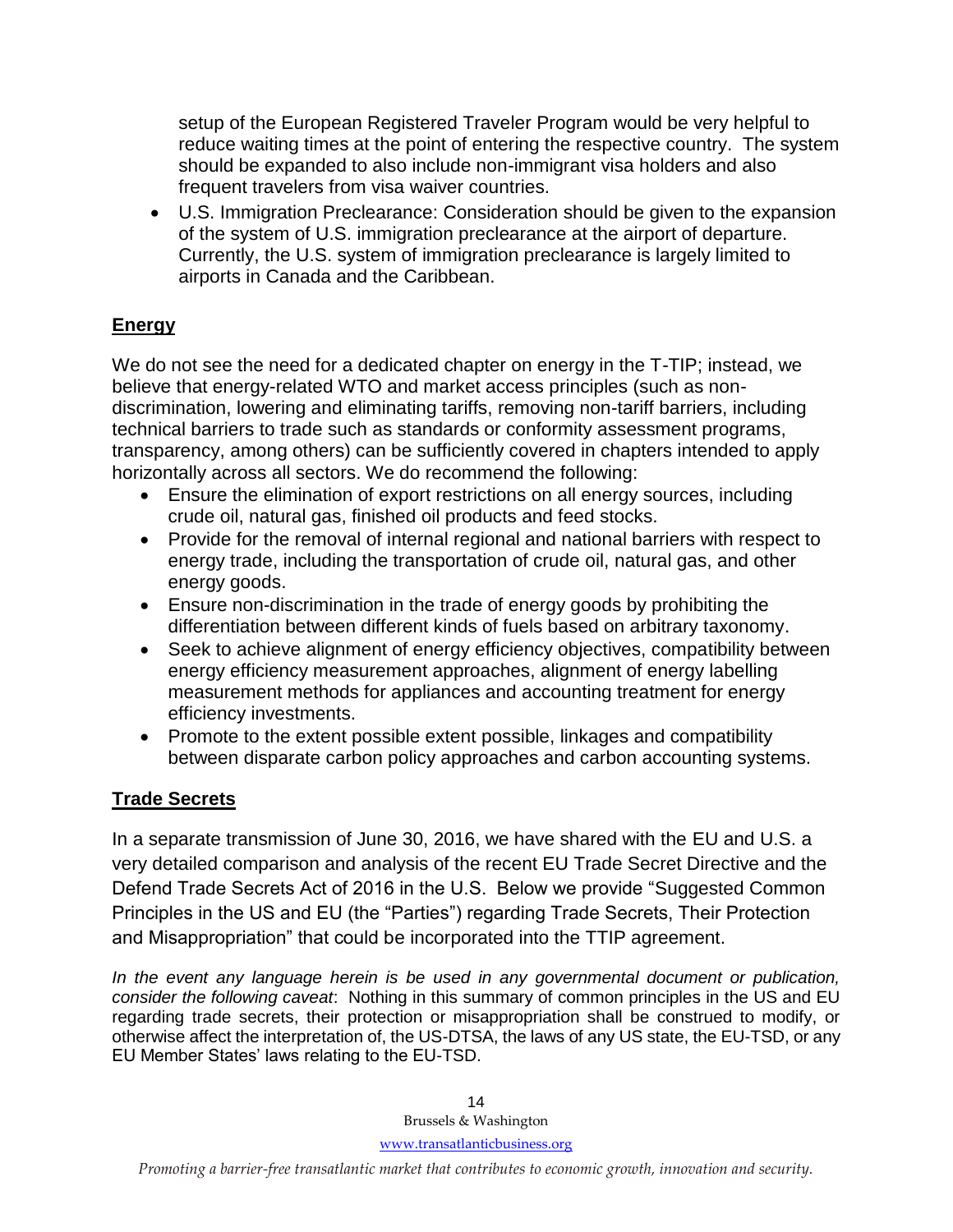- A "trade secret" generally includes any type of information that meets the following requirements:
	- $\circ$  The owner or person lawfully in control of the information must have taken reasonable steps to maintain its secrecy;
	- $\circ$  The information must be secret in the sense that it is neither generally known to nor readily ascertainable by other persons who are within circles that normally deal with such information and who can obtain economic value from its disclosure or use; and
	- $\circ$  The information must derive economic or commercial value from its secrecy.
- The Parties recognize that trade secrets are a legitimate and often valuable form of intellectual property that deserve protection from misappropriation under US and EU Member State laws.
- Civil trade secret misappropriation, also known as the unlawful acquisition, use or disclosure of trade secrets, includes:
	- $\circ$  The acquisition of a trade secret of another, without the owner's or lawful trade secret holder's consent or authorization, by a person who knows or has reason to know that the trade secret was acquired by unlawful or otherwise improper means;
	- $\circ$  The disclosure or use of a trade secret of another, without the owner's or lawful trade secret holder's consent or authorization, by a person who--
		- **EXEC** Acquired the trade secret by unlawful or otherwise improper means;
		- Breached an agreement or duty to maintain the confidentiality of the trade secret;
		- Knew or had reason to know, under the circumstances and at the time of use or disclosure, that the knowledge of the trade secret was-
			- Derived or obtained from a person who had acquired the trade secret through unlawful or otherwise improper means or who was using or disclosing the trade secret unlawfully; or
			- Acquired under circumstances giving rise to a duty to maintain the secrecy of the trade secret or limit its use; or

-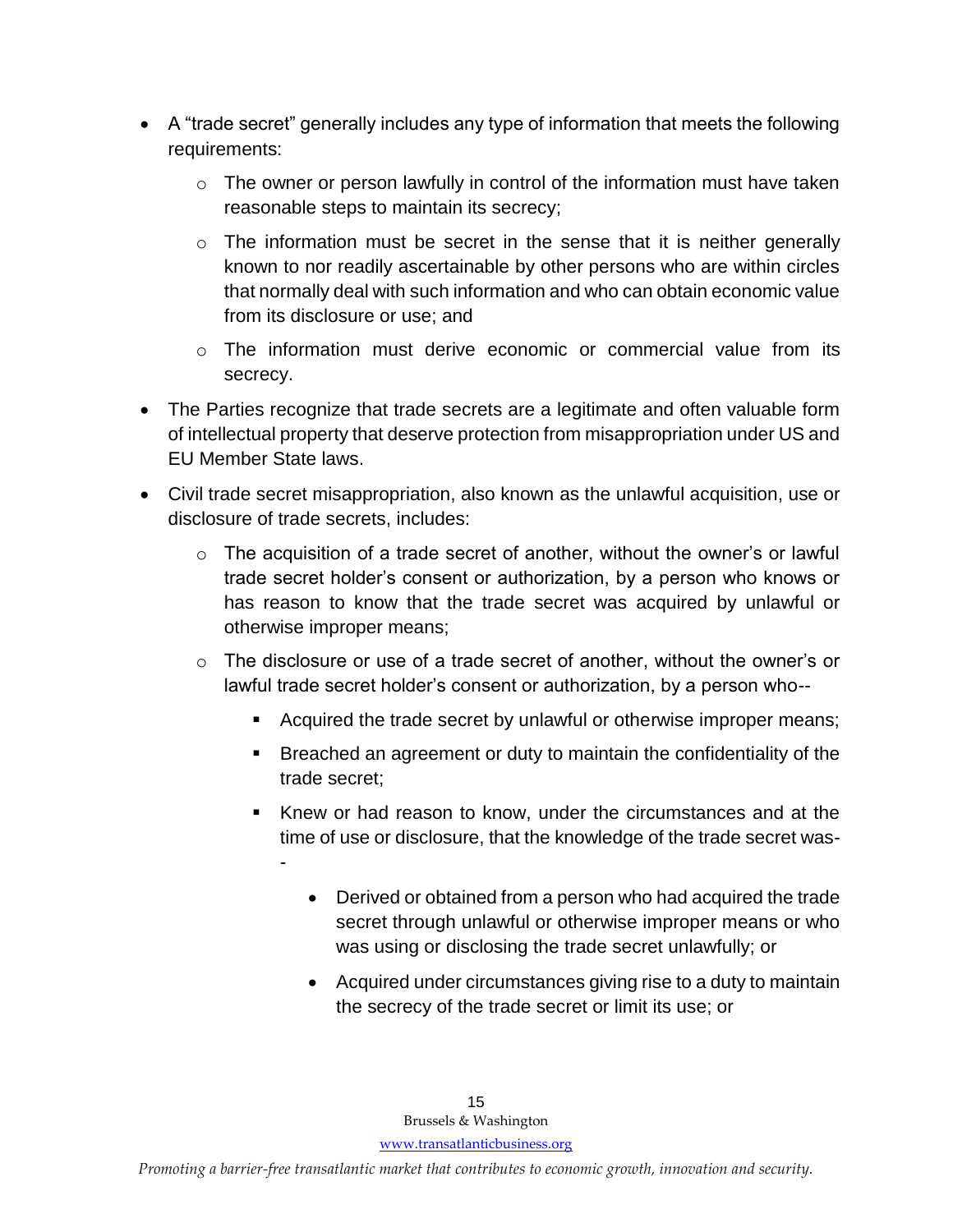- Derived or obtained through a person who breached any agreement or duty to maintain the secrecy of the trade secret or limit its use.
- Unlawful or improper means to acquire trade secrets include unauthorized and/or illegal access to, copying or appropriation of trade secret information, as further defined by EU or US laws.
- Unlawful or improper means to acquire trade secrets do *not* include: independent derivation, discovery or creation; or reverse engineering of a product or other object that is available publicly or otherwise lawfully in the possession of the acquirer, without any legally valid duty forbidding or limiting such reverse engineering.
- The Parties recognize that trade secret laws should include protections against liability for persons who acquire, use or disclose trade secrets innocently, including, for example, when a "downstream" customer or supplier produces, markets, imports or exports goods embodying trade secret information without knowledge, or reason to know under the circumstances, that the trade secret was acquired or used unlawfully or improperly.
- Exceptions to misappropriation liability also may be made for worker's rights, union laws or other applicable state or national laws.
- The Parties recognize that limited immunity may attach for disclosure of trade secret information for the purpose of revealing or investigating suspected wrongdoing or illegal activity, and that the enacting Party may (or may not) in its discretion require any such disclosure to be made confidentially.
- Judicial authorities in misappropriation proceedings should allow measures, when justified by the trade secret owner or holder, to preserve the confidential nature of alleged trade secret information and restrict its disclosure to what is necessary for litigation purposes.
- Remedies for trade secret misappropriation may include, where appropriate under the circumstances and subject to applicable procedures, protections and limitations:
	- o Provisional or precautionary measures against alleged misappropriators, including (i) the seizure of goods or other property necessary to prevent the dissemination of trade secrets and (ii) preliminary injunctive relief;
	- o Compensatory damages, which may be measured by the trade secret owner's or holder's actual loss or prejudice, by the misappropriator's unfair